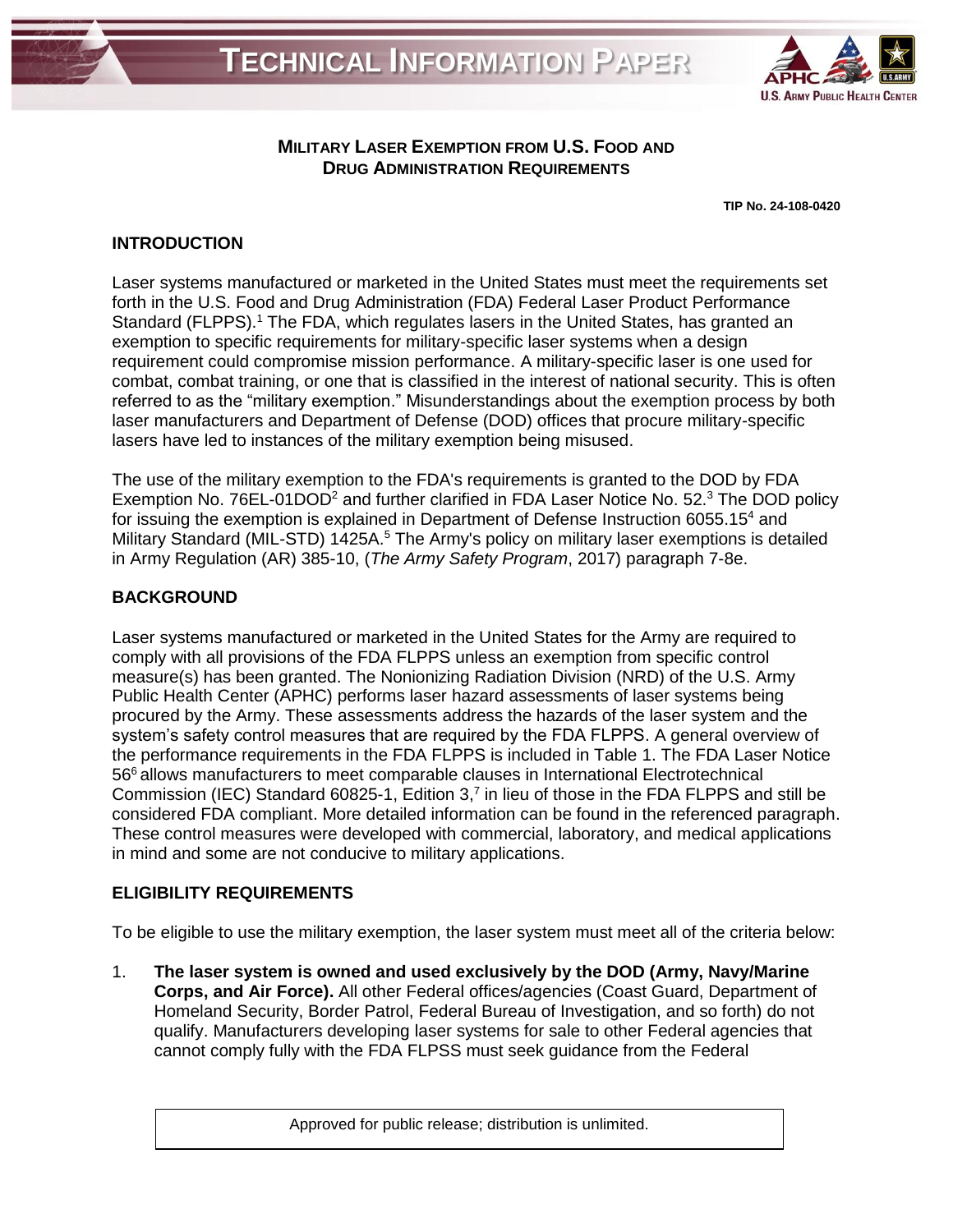entity prior to the sale of these devices. Systems delivered to other offices will have different exemption or variance procedures to follow.

- 2. **The laser system being acquired/purchased is designed for actual combat or combat training or is classified in the interest of national security.** Laser systems purchased by the DOD for other purposes (e.g., a laser cutter in a welding shop, laser system purchased for a research lab, medical laser, and so forth) are not eligible for the exemption. Selling/delivering a laser system to the Army does not singularly qualify the laser for exemption from the FDA FLPPS requirements. The military exemption can only apply to combat systems, combat training systems, and systems that are classified in the interest of national security.
- 3. **The laser system is unable to comply with the FDA FLPPS due to mission requirements.** The FDA recognizes that certain required engineering control measures for commercial laser systems may be incompatible with the intended mission of a DOD laser system. For example, an illuminated emission indicator could compromise camouflage, or the key for a master key control could be lost in combat and render a system inoperable. Creative and innovative designs should be used as much as possible to comply with FDA FLPPS requirements without compromising mission performance. For example, some systems use recessed light-emitting diodes or indicators inside viewing optics to satisfy the emission indicator requirement without compromising camouflage.

If all three eligibility requirements above are satisfied for a laser system, then the system is eligible for the military exemption. FDA FLPPS requirements that **could not** be met must be justified, and alternate control measures are required according to MIL-STD 1425A. <sup>5</sup> All FDA FLPPS requirements that will not have a negative impact on the mission must be met by the laser system prior to sale to the DOD.

### **PROCESS**

The laser system manufacturer must receive an exemption notification letter from the DOD procuring office granting the use of the military exemption for the product in order for a laser system to be sold/delivered. This signed exemption letter allows the manufacturer to deliver exempt lasers.

|                       |                          | <b>Reference</b>                              |                                                                                                                 |                                |
|-----------------------|--------------------------|-----------------------------------------------|-----------------------------------------------------------------------------------------------------------------|--------------------------------|
| <b>Requirement</b>    | <b>21 CFR</b><br>1040.10 | Comparable<br>clause in<br><b>IEC 60825-1</b> | <b>Discussion</b>                                                                                               | <b>Required for</b><br>Class*: |
| Protective<br>Housing | (F)(1)                   | 6.2                                           | Prevents access to hazardous collateral laser<br>radiation.                                                     | All                            |
| Safety<br>Interlocks  | (F)(2)                   | 6.3                                           | Designed to prevent removal of access<br>panels until accessible emission values are<br>below hazardous levels. | Αll                            |

|  |  | Table 1. Food and Drug Administration Performance Requirements |  |
|--|--|----------------------------------------------------------------|--|
|--|--|----------------------------------------------------------------|--|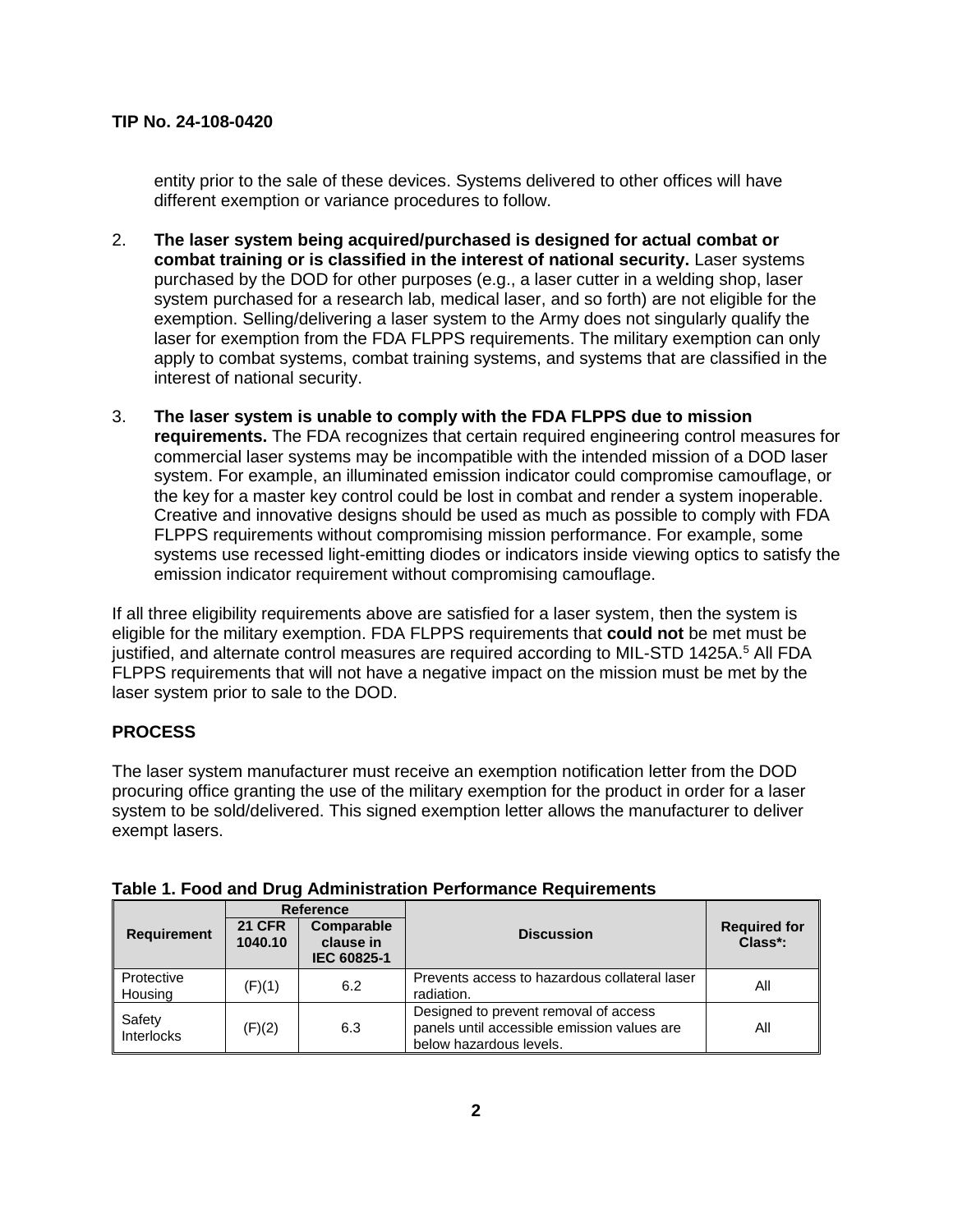|                                           |                          | <b>Reference</b>                       |                                                                                                                                                                                           |                                         |
|-------------------------------------------|--------------------------|----------------------------------------|-------------------------------------------------------------------------------------------------------------------------------------------------------------------------------------------|-----------------------------------------|
| <b>Requirement</b>                        | <b>21 CFR</b><br>1040.10 | Comparable<br>clause in<br>IEC 60825-1 | <b>Discussion</b>                                                                                                                                                                         | <b>Required for</b><br>Class*:          |
| Remote<br>Interlock<br>Connector          | (F)(3)                   | 6.4                                    | Permits easy addition of external interlock<br>(e.g., door sensor) in laser installations.                                                                                                | 3B, 4                                   |
| <b>Key Control</b>                        | (F)(4)                   | 6.6                                    | Renders laser inoperative when key is<br>removed to limit access to only authorized<br>users.                                                                                             | 3B, 4                                   |
| Emission<br>Indicator                     | (F)(5)                   | 6.7                                    | Gives audible/visible warning when laser is<br>switched on.                                                                                                                               | 3R (Invisible<br>wavelengths),<br>3B, 4 |
| Beam<br>Attenuator                        | (F)(6)                   | 6.8                                    | Allows user to temporarily block beam to safe<br>levels. This may be an opaque cover that<br>completely blocks the beam or a filter that<br>reduces the transmitted power to safe levels. | 3B, 4                                   |
| Location of<br>Controls                   | (F)(7)                   | 6.9                                    | Controls so located that there is no danger of<br>exposure to hazardous radiation when<br>adjusting controls.                                                                             | All                                     |
| <b>Viewing Optics</b>                     | (F)(8)                   | 6.10                                   | Viewing optics that are incorporated into the<br>laser system must allow safe viewing of direct<br>or reflected laser radiation emitted by the<br>system.                                 | All                                     |
| Scanning<br>Safeguard                     | (F)(9)                   | 6.11                                   | For scanning laser systems (e.g., lidar [Light<br>Detection and Ranging]), a scan failure shall<br>not cause product to exceed its designated<br>class.                                   | All                                     |
| <b>Manual Reset</b><br>Mechanism          | (F)(10)                  |                                        | Requires manual reset if power interrupted or<br>remote interlock is actuated.                                                                                                            | 4                                       |
| Laser Warning<br>Label                    | (G)                      | $7.2 - 7.9$                            | Required information depends on the hazard<br>class and laser product standard used to<br>classify the laser. Label must be clearly<br>visible, permanent, and legible.                   | All                                     |
| Aperture Label                            | (G)(5)                   | 7.8                                    | Location of laser emission must be marked<br>by a label. See referenced paragraph for<br>specific text or symbol.                                                                         | 3R, 3B, 4                               |
| User<br>Information                       | (H)                      | 8.1                                    | Required information to instruct users of all<br>relevant safety information.                                                                                                             | All                                     |
| Modification of<br>a Certified<br>Product | (H)(3)                   |                                        | Reporting required if a certified laser is<br>modified.                                                                                                                                   | All                                     |
| Identification<br>Label                   | 21 CFR<br>1010.2         |                                        | Required information to identify the laser<br>product standard used to classify the laser.                                                                                                | All                                     |
| Compliance<br>Label                       | 21 CFR<br>1010.3         |                                        | Specific wording required information to<br>identify compliance with regulatory<br>requirements.                                                                                          | All                                     |
|                                           |                          |                                        | Note: *The name and nomenclature of the hazard classes varies between standards. IEC class 3R is<br>equivalent to FDA class IIIa and IEC class 3B is equivalent to FDA class IIIb.        |                                         |

Two letters have been developed by the DOD's Laser System Safety Working Group (LSSWG) in conjunction with the FDA: one for sale/delivery of a small number of devices for test and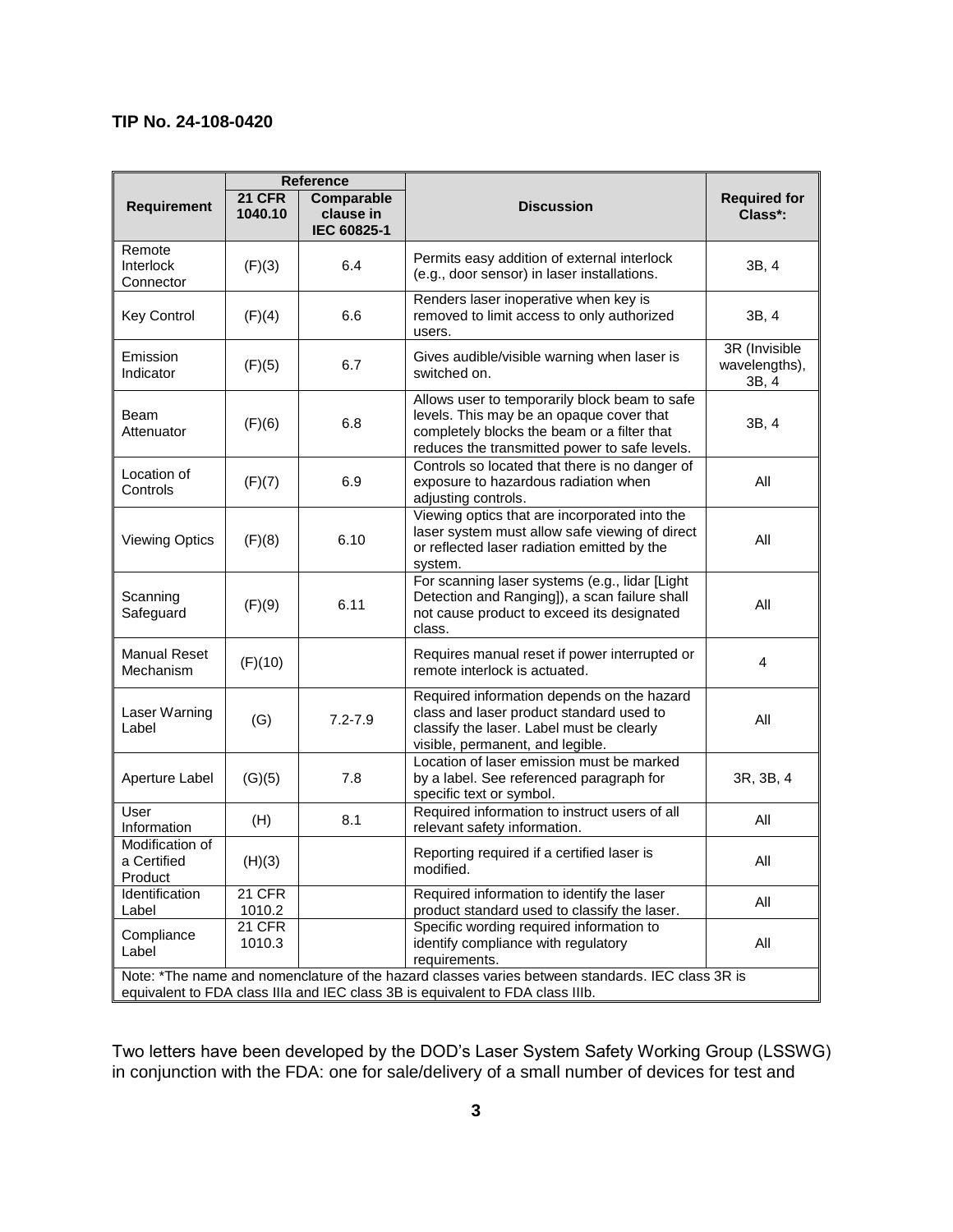evaluation (T&E) and one for sale/delivery of any fielding systems. Detailed information about the two different types of exemption letters is in Appendices A and B. Assistance in writing an exemption letter is available by contacting the APHC NRD.

The DOD exemption letters are authored and signed by an appropriate person in the procuring office and delivered to the manufacturer prior to sale/delivery of any laser system to the DOD office. AR 385-10 paragraph 7-8.e requires that "PEOs [Program Executive Offices] and/or program managers or contract officers" issue the DOD military exemption letter. By issuing the exemption letter, the signatory is responsible for knowing the location of laser systems on that contract from delivery to disposal. The military laser exemption process is designed to keep lasers that are lacking necessary safety features from falling into the hands of Civilians.

By law, a laser must be labeled stating compliance with the FDA FLPPS or that it is exempt. Sample labels are shown in Figures 1 and 2 below.

# THIS PRODUCT COMPLIES WITH 21 CFR SUBCHAPTER J. PARTS 1040.10 AND 1040.11

**Figure 1. Sample Compliance Label**

## **CAUTION**

This electronic product has been exempted from FDA radiation safety performance standards prescribed in Title 21, Code of Federal Regulations, Chapter 1, Subchapter J, pursuant to Exemption No. 76EL-01 DOD issued 26 July 1976. This product is for exclusive use<br>by DOD activities and is not to be sold, loaned, or donated to others.

**Figure 2. Sample Military Exemption Label** 

It is a violation of Federal law for a manufacturer to sell/deliver a laser system labeled as "military exempt" without receiving written permission to use the exemption from the DOD. MIL- $STD-1425A$  paragraph  $1.3.3<sup>5</sup>$  states that the military exemption letter is provided to the contractor by the government contracting officer. Army offices issuing exemption letters must provide a copy to the APHC NRD.

### **RESTRICTIONS**

An exemption notification letter is written specifically for a particular contract and is limited by the number of units or sale/delivery date. There is **no such thing as a "blanket" exemption**. Most importantly, **exempted laser systems cannot be resold by the DOD** to any other office or person(s) unless they are brought into full compliance with the FDA FLPPS, labeled as such, and registered with the FDA. Typically, DOD exempt laser systems are destroyed after their useful life has ended.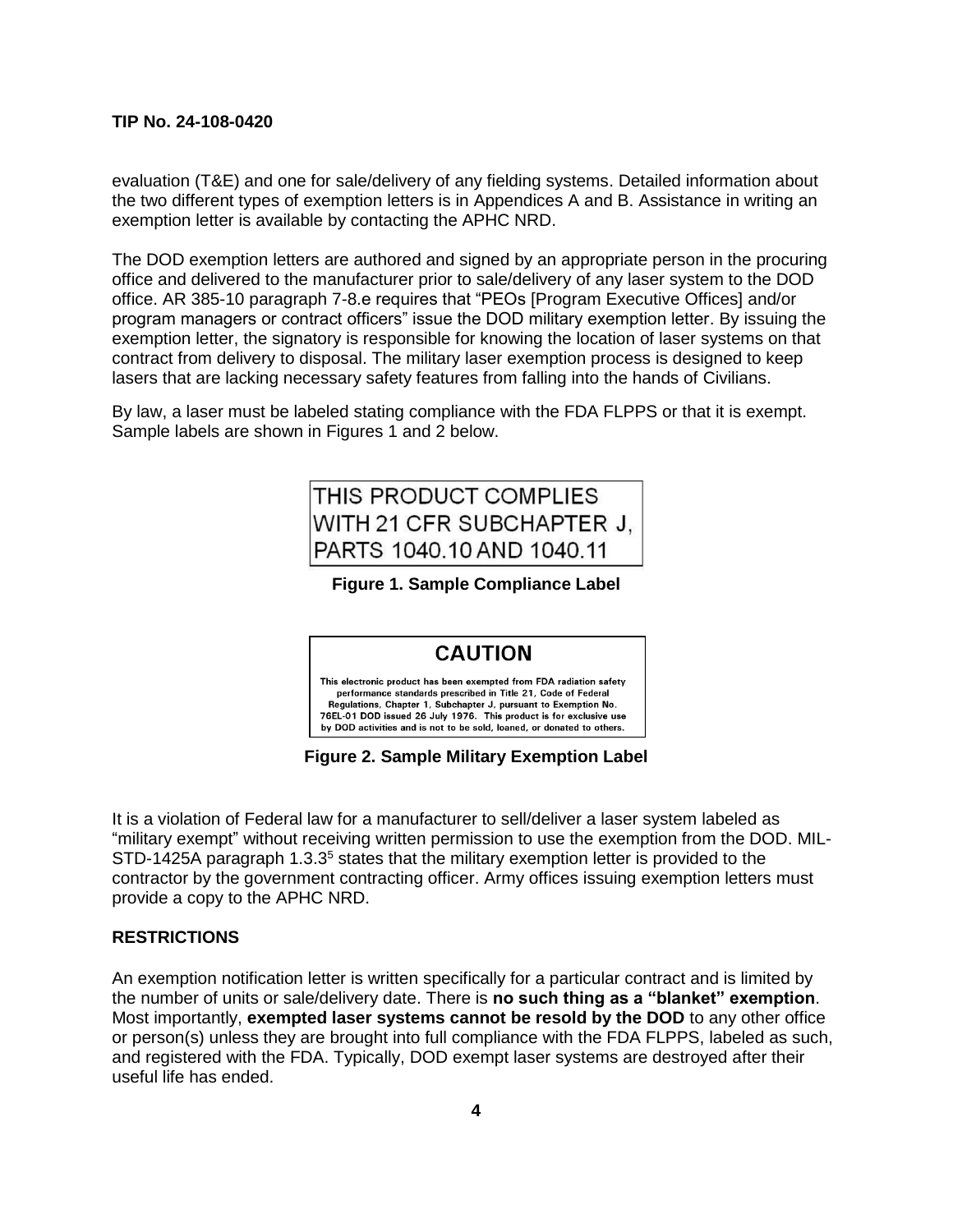### **COMPONENTS**

Electronic laser products that are sold from one manufacturer to another for use as a component in a laser system, are considered laser components. Once the component is integrated into a laser system, the system must comply with the FDA FLPPS or be issued a military exemption before being sold or delivered to the DOD.

By definition, a component is a laser subsystem, incorporated into a laser product that is incapable, without modification, of producing laser radiation when removed from a laser product. In other words, if a laser subsystem can be removed from the end product and connected to the electrical mains and operated without needing the use of tools for connection, then the laser system is a "removable laser system" that must comply with the FDA FLPPS. Laser components must be labeled, as in Figure 3, and registered as components with the FDA by the manufacturer. Laser components require adequate instructions for safe installation in the laser system service manual. Guidance is provided in paragraph  $10.40.10(a)$  of the FDA FLPPS<sup>1</sup> and the FDA Compliance Guide for Laser Products<sup>8</sup>.

**Figure 3. Sample Component Label** 

### **TEST AND EVALUATION MILITARY EXEMPTION**

Deficiencies in laser systems are sometimes unknown before the DOD takes ownership, such as systems delivered to DOD in limited quantities for T&E early in the acquisition cycle, demonstrations, proof of concept tests, and so forth. Laser systems in this category are expected to undergo design changes before entering full-rate production or fielding. The DOD has worked with the FDA to develop a template for a military exemption notification letter to allow delivery of laser systems so that evaluation of the T&E system will influence design changes on the next iteration of the system. A template of a T&E laser military exemption letter is included in Appendix A. It is recommended that APHC NRD be notified of intended design specifications early in the development process in order to assist in safety design considerations for current and later developmental stages.

Upon delivery of T&E laser systems to the procuring office and prior to any T&E activities, APHC NRD will perform a laser-hazard assessment of the laser system(s). This assessment will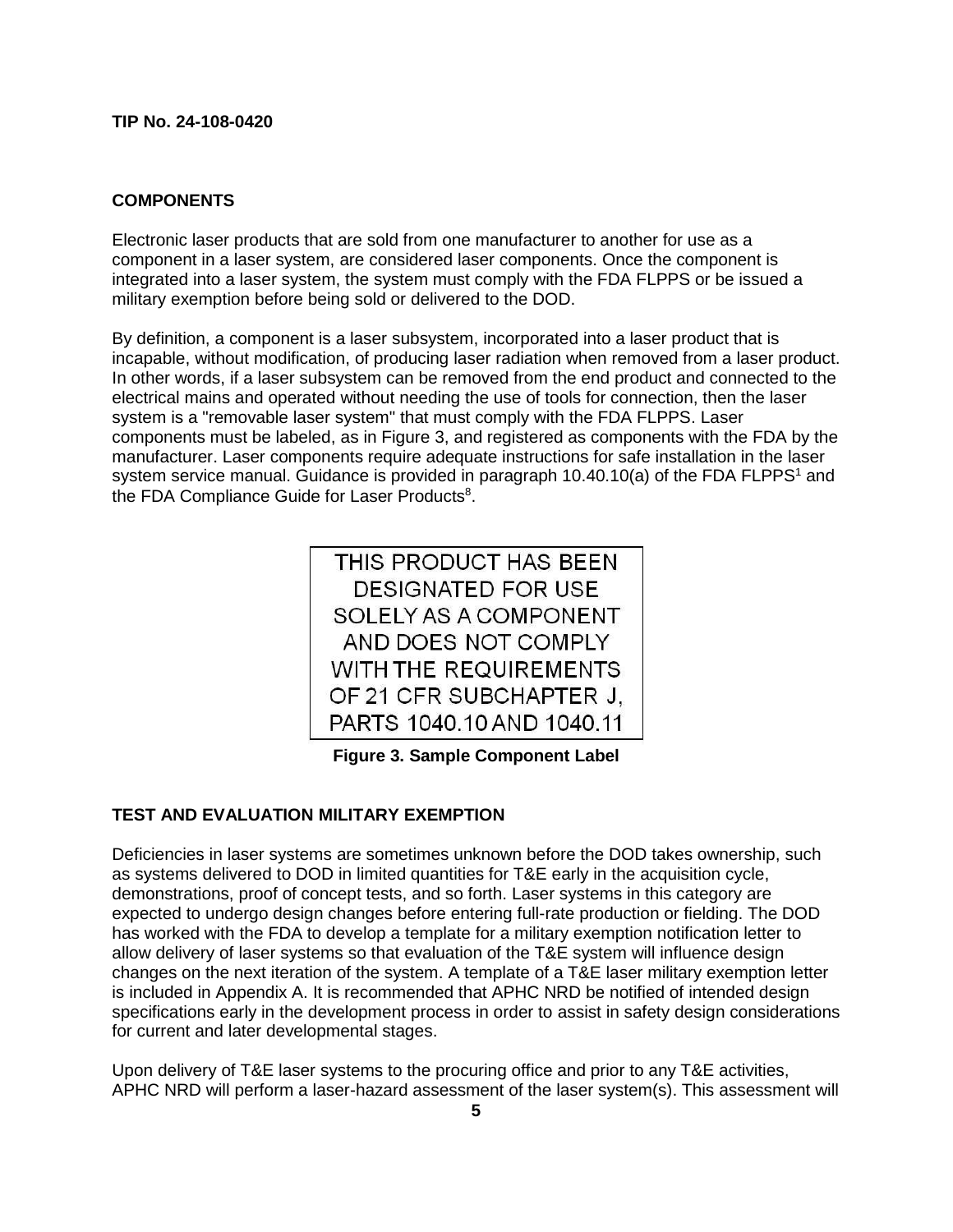include classification of the laser, hazard distances, and eye protection requirements. This will also include a review of the performance requirements of FDA FLPPS to determine system compliance with Federal regulations.

### **FIELDING MILITARY EXEMPTION**

The designs of laser systems that are being fielded or are entering full-rate production are not expected to change. The design requirements of the FDA FLPPS that cannot be met due to mission requirements have been confirmed through previous T&E and are known before the systems are delivered to the DOD. Alternate control measures to mitigate these deficiencies have been implemented according to MIL STD 1425A. The DOD has worked with the FDA to develop a template for a military exemption notification letter for such systems. A template of a fielding laser military exemption letter is included in Appendix B.

A form is included that lists all of the design requirements included in the FDA FLPPS. Requirements that cannot be met should be noted on this form with justification and mitigation procedures noted in the text box. For example, the emission indicator box could be checked and the text box filled out with, "A visible emission indicator would hinder mission performance by compromising camouflage. Operators will be trained to treat all armed lasers as live weapons to avoid exposure to operator and bystanders."

## **POINT OF CONTACT**

For more information, contact the APHC NRD at: [usarmy.apg.medcom](mailto:usarmy.apg.medcom-aphc.mbx.nonionizing@mail.mil,)[aphc.mbx.nonionizing@mail.mil,](mailto:usarmy.apg.medcom-aphc.mbx.nonionizing@mail.mil,) 410-436-3932, DSN 584-3932, or [https://phc.amedd.army.mil/topics/workplacehealth/lor/Pages/default.aspx.](https://phc.amedd.army.mil/topics/workplacehealth/lor/Pages/default.aspx)

### **REFERENCES**

- 1. *Code of Federal Regulations*. Title 21, Part 1040, Performance Standards for Light-Emitting Products.
- 2. FDA. 1976. Exemption No. 76EL-01DOD, Letter of Exemption from the FDA for DoD Exemption from Provisions of Title 21 CFR, Part 1040, July 29, 1976.
- 3. FDA. 2002. Laser Notice 52. Guidance on the Department of Defense Exemption from the FDA Performance Standard for Laser Products; Guidance for Industry and FDA, FDA Center for Devices and Radiological Health, 12 July 2002.
- 4. Department of Defense. 2007. Instruction No. 6055.15, *DOD Laser Protection Program*.
- 5. Department of Defense. 1991. Military Standard-1425A, *Safety Design Requirements for Military Lasers and Associated Support Equipment*.
- 6. FDA. 2019. Laser Notice 56. Laser Products—Conformance with IEC 60825-1 Ed. 3 and IEC 60601-2-22 Ed. 3.1, 8 May 2019.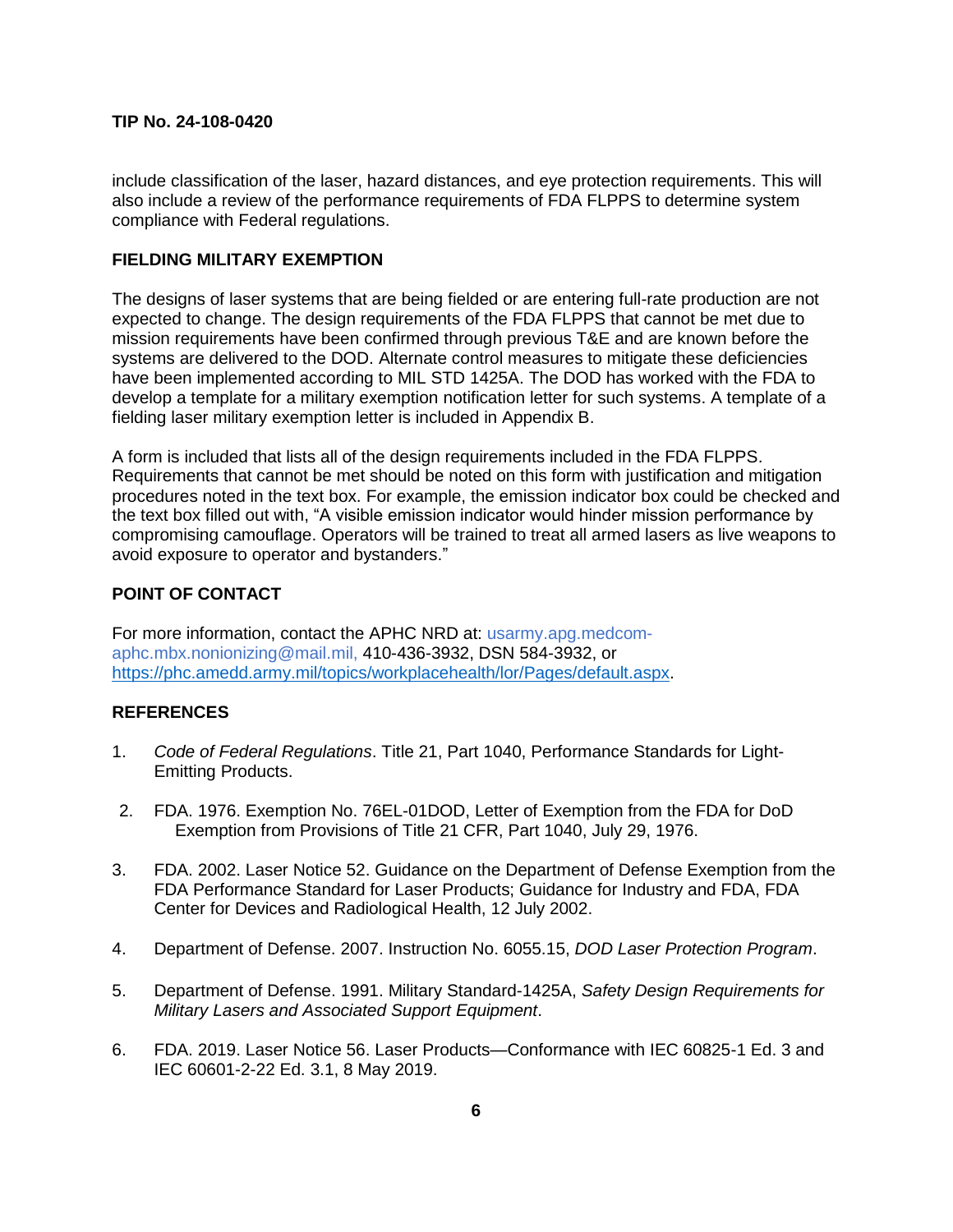- 7. IEC. 2014. International Standard 60825-1 Edition 3.0, Safety of Laser Products—Part 1: Equipment Classification and Requirements.
- 8. Department of Health and Human Services. 2008. Compliance Guide for Laser Products, HHS Publication FDA 86-8260.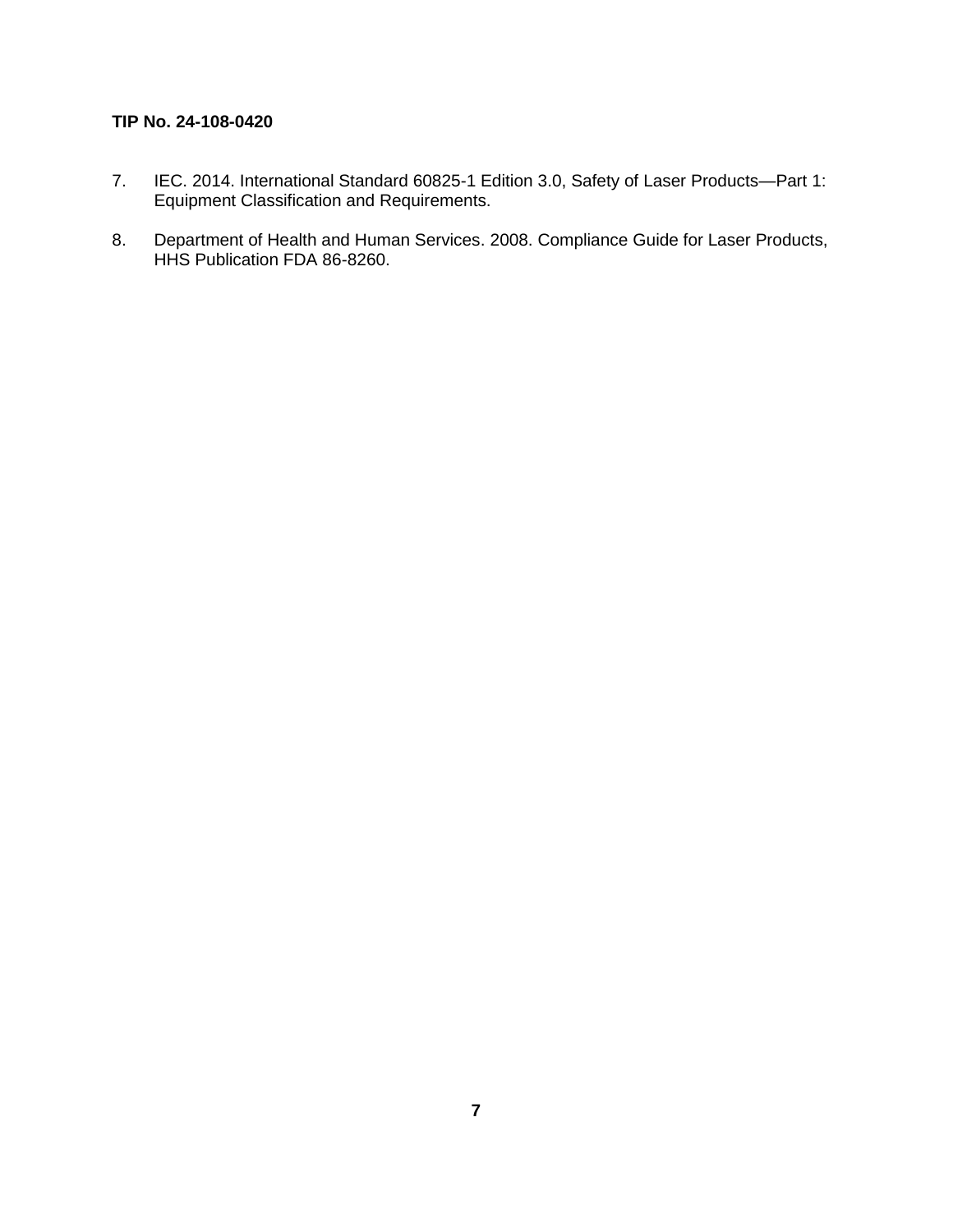## APPENDIX A

## DOD MILITARY LASER EXEMPTION NOTIFICATION FOR T&E SYSTEMS TEMPLATE

According to Department of Defense Instruction 6055.15 and MIL-STD 1425A, paragraph 1.4.4.4, a DOD military laser exemption notification letter for T&E systems should be developed using the template provided in this appendix.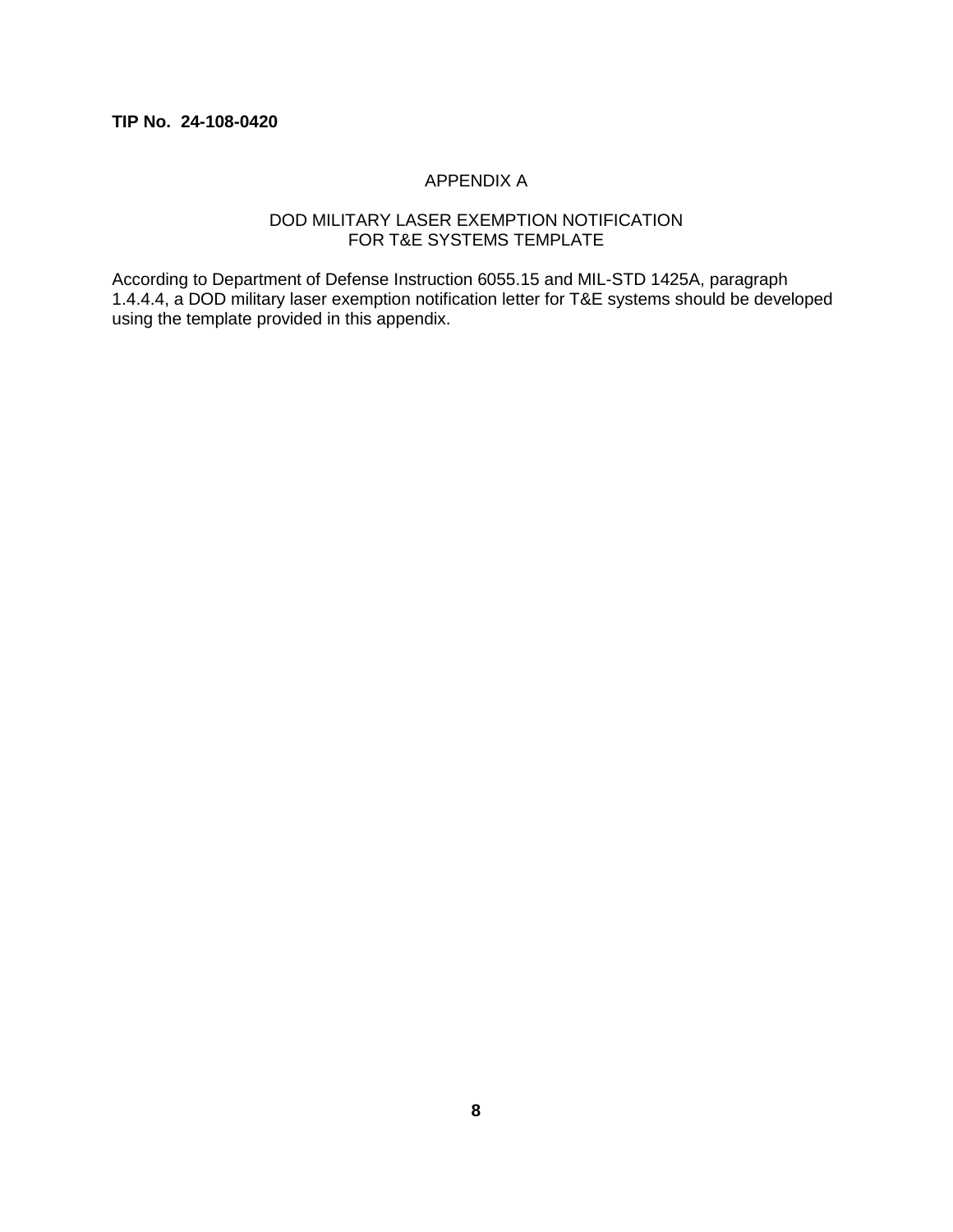OFFICE SYMBOL Month day, year

Military Exemption Authorization Number (Contact APHC)

Name of Company Attention [Enter Name or OFFICE SYMBOL] Address City State ZIP + 4

#### Dear [Enter Name or Title]:

This letter is the authorization to deliver [Name of T&E System] for test and evaluation activities according to the U.S Food and Drug Administration (FDA) Exemption No. 76EL-01DOD.

The prototype/experimental [Name of T&E System] is used exclusively by the DOD and designed for combat/combat training or classified in the interest of national security, manufactured under contract XXX-XXX-XXXXX, and limited to the minimum number of units necessary for test and evaluation (T&E) activity. The [Name of T&E System] is exempted from requirements of the FDA radiation safety performance standards prescribed in sections 1040. 10 and 1040.11 of Title 21 Code of Federal Regulations (CFR) in order to meet military T&E requirements.

Any modification to the [Name of T&E System] (including material components, physical design, or laser output characteristics) or deviation from the parameters defined in the table requires the manufacturer to obtain a new exemption authorization letter.

| <b>Parameter</b>                        | <b>Description</b>                                                                                                                      |  |
|-----------------------------------------|-----------------------------------------------------------------------------------------------------------------------------------------|--|
| Contract #                              | XXX-XXX-XXXXX                                                                                                                           |  |
| <b>Product Name</b>                     | Prototype/Experimental XYZ ILRFTD                                                                                                       |  |
| Model #                                 | XYZ-ABC                                                                                                                                 |  |
| Serial #(s)                             | 00001-00005                                                                                                                             |  |
| Lot $#(s)$                              |                                                                                                                                         |  |
| <b>DOD Service(s)</b>                   | Enter DOD Service procuring lasers for T&E                                                                                              |  |
| <b>Organization/Unit</b>                | <b>PM XYZ</b>                                                                                                                           |  |
| Quantity                                | Minimum number of units necessary for T&E activity                                                                                      |  |
| <b>Delivery Dates</b>                   | mm/dd/yyyy - mm/dd/yyyy                                                                                                                 |  |
| <b>Other Limits to</b><br>Authorization | Systems delivered under this contract are limited to T&E activities<br>on an approved [enter appropriate DOD Service] laser range only. |  |

Upon delivery of the [Name of T&E System] to this office and prior to any T&E activities, a laser hazard evaluation of the laser system(s) will be performed by the [enter the appropriate DOD Service laser safety review coordinator from paragraph 1.4.1.1. This evaluation will include classification of the laser and nominal ocular hazard distances and eye protection requirements if any exist.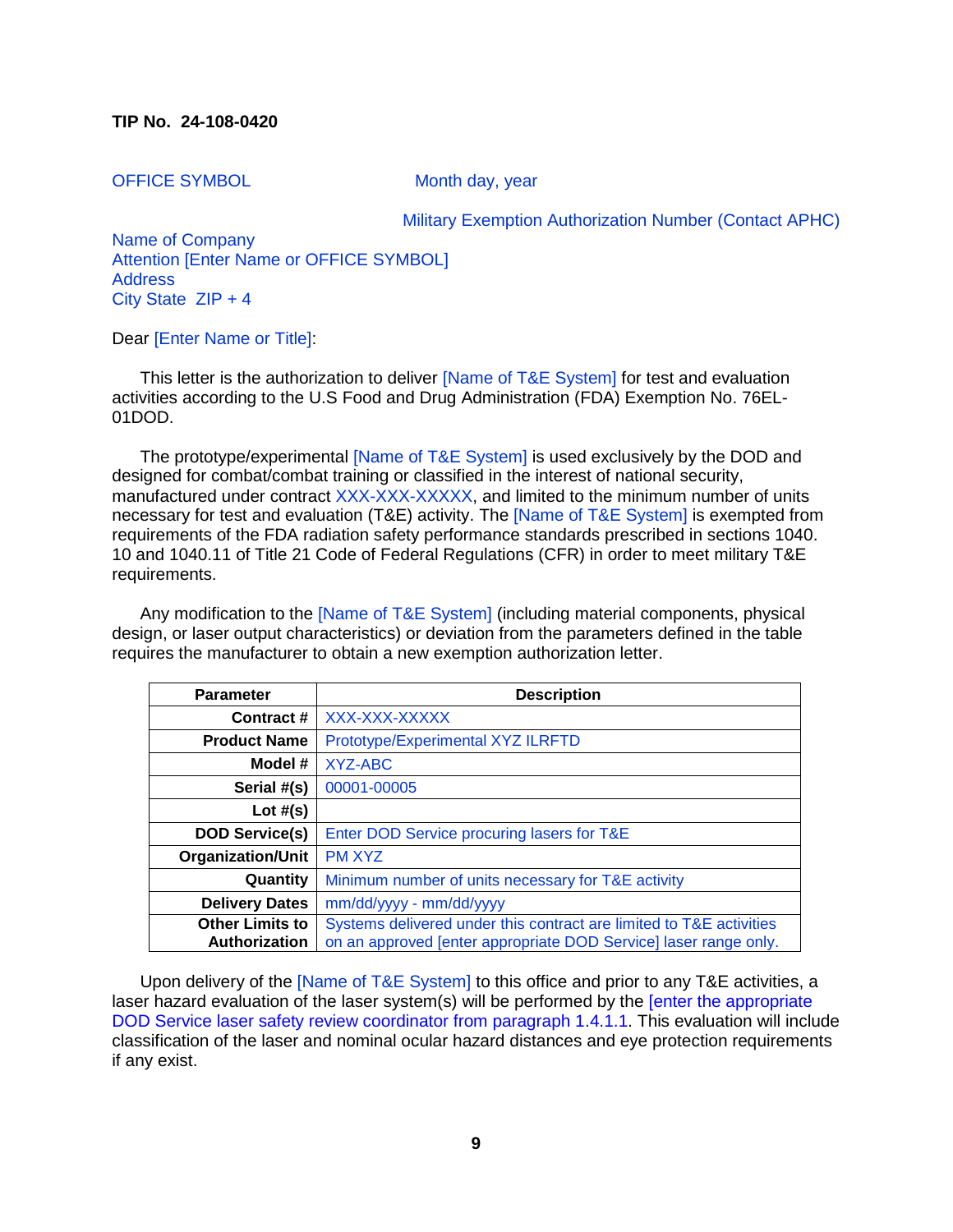The evaluation will also include a review of the performance requirements of sections 1040.10 and 1040.11 of Title 21 CFR to determine system compliance with this Federal regulation and how these requirements impact the military operational requirements of the [Name of T&E System] system.

In conjunction with the [enter the appropriate Department of Defense Service laser safety review coordinator or authority from paragraph 1.4.1.1, this office will verify and determine which of the Federal performance requirements must be met and those which cannot be met due to the [Name of T&E System]'s operational use.

The Federal performance requirements verified and determined by [enter the appropriate DOD Service laser safety review coordinator or authority from paragraph 1.4.1.1 that cannot be met by the [Name of T&E System] due to its operational use are exempt, and those exempt Federal performance requirements will be reported by this office to [Name of Company]. If none are reported, the [Name of T&E System] must meet all of the Federal requirements.

Prior to delivery of any laser devices outside the scope of this notification, such laser(s) must either comply with all Federal requirements and be registered by [Name of Company] as such with the FDA. If exempt from specific performance requirements, a letter listing these exempted requirements and rationale for noncompliance will be authored by this office to [Name of Company]. The manufacturer is then required to meet all of the design requirements for exempt lasers as outlined in Military Standard-1425A or as approved by this Service laser safety authority.

In addition to any other labeling requirements, an exempted laser product is required to have labeling permanently affixed to the device housing with the information shown in the sample label (or alternate wording if approved by the applicable Service laser safety authority).

#### **CAUTION**

**This electronic product has been exempted from FDA radiation safety performance standards prescribed in sections 1040.10 and 1040.11 of Title 21, Code of Federal Regulations under Exemption No. 76EL-01DoD issued on July 26, 1976. Use this product only with adequate protective devices or procedures. Do not sell or transfer outside the DOD.** 

The point of contact for questions pertaining to this authorization is [POC name, title, and contact information].

Sincerely,

Authorizing Official Name Job Title Approving Office

cc:

For Army exemption notifications include: APHC (MCHB-PH-NRD)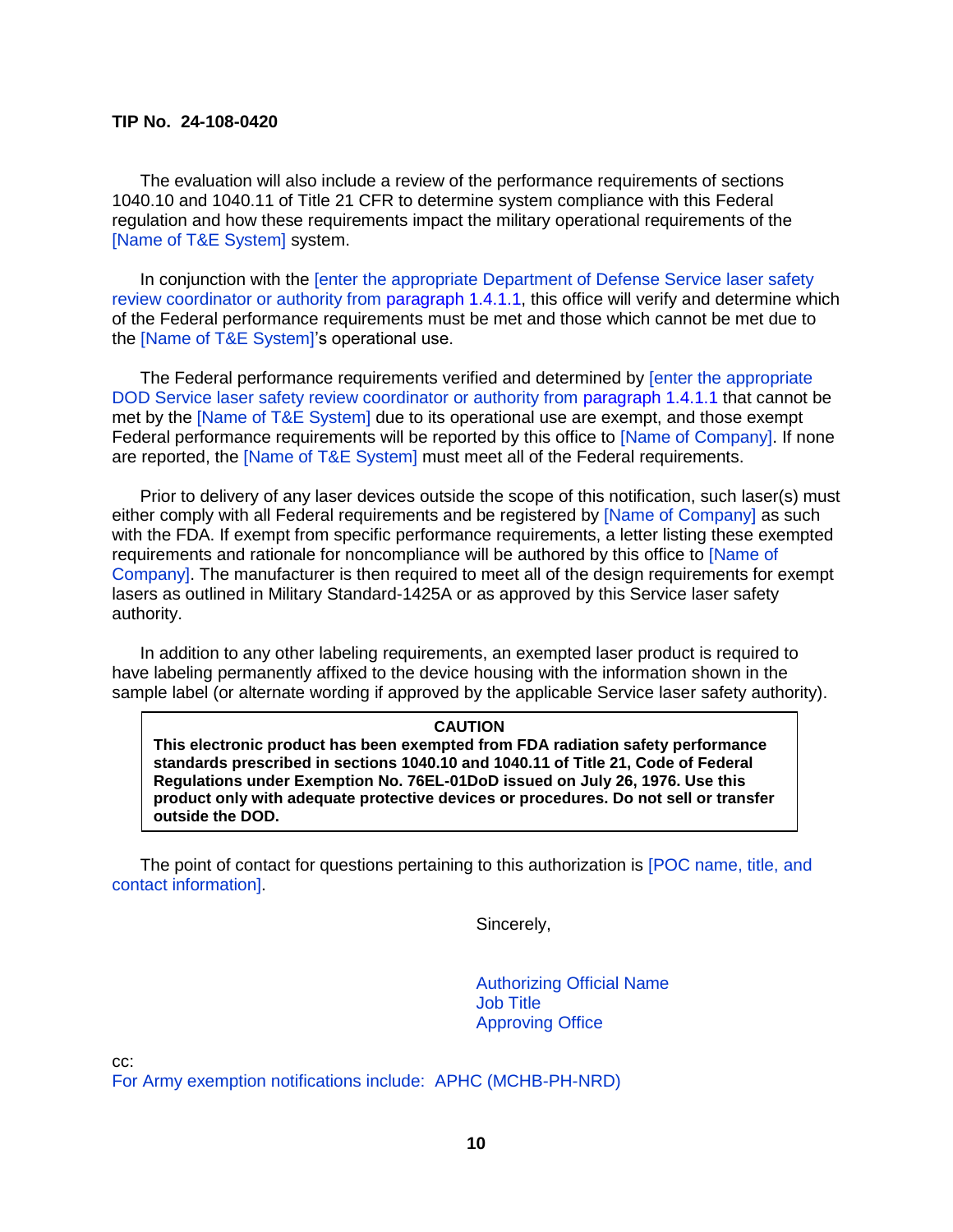## APPENDIX B

## DOD MILITARY LASER EXEMPTION NOTIFICATION FOR FIELDING SYSTEMS TEMPLATE

According to Department of Defense Instruction 6055.15 and MIL-STD-1425A paragraphs 1.4.4.4, a Department of Defense military laser exemption notification letter for fielding systems should be developed using the template provided in this appendix.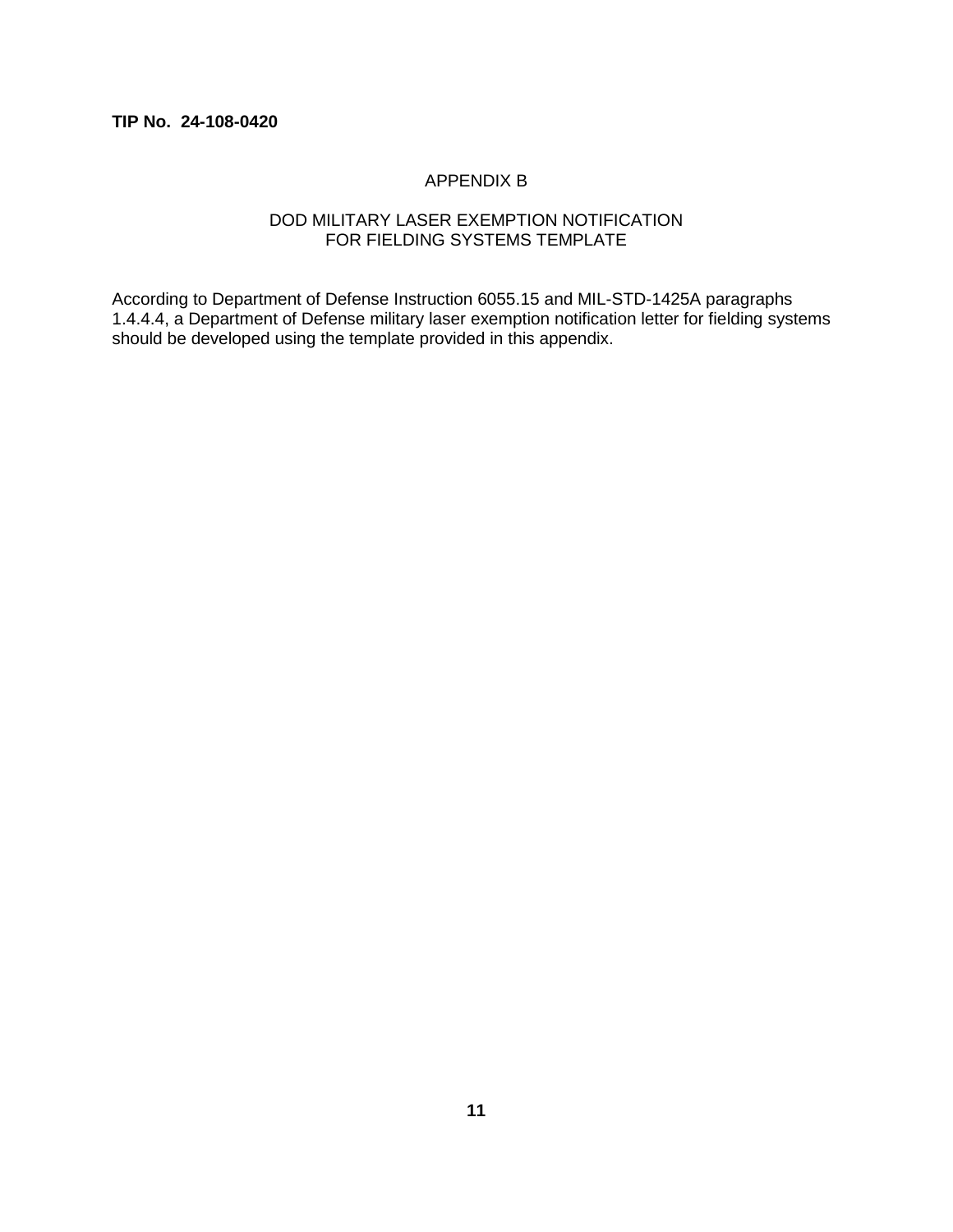OFFICE SYMBOL Month day, year Military Exemption Authorization Number (Contact APHC)

Name of Company Attention [Enter Name or OFFICE SYMBOL] Address City State ZIP + 4

Dear [Enter Name or Title]:

This letter is the authorization to deliver [Name of Fielding System] for fielding according to the U.S. Food and Drug Administration (FDA) Exemption No. 76EL-01DOD.

The [Name of Fielding System], being manufactured under contract XXXXXX, is exempted from requirements listed in the attached form (Block 16) of the FDA radiation safety performance standards prescribed in sections 1040.10 and 1040.11 of Title 21 Code of Federal Regulations (CFR) in order to meet military operational requirements.

Any modification to [Name of Fielding System] (including material components, physical design, or laser output characteristics) or deviation from the parameters defined in the table requires the manufacturer to obtain a new exemption authorization letter.

| <b>Parameter</b>                           | <b>Description</b>                              |
|--------------------------------------------|-------------------------------------------------|
| Contract #                                 | XXXXXX                                          |
| <b>Product Name</b>                        | <b>XYZ ILRFTD</b>                               |
| Model #                                    | XYZ-ABC                                         |
| Serial #(s)                                | 00006-01006 (If known)                          |
| Lot $#(s)$                                 |                                                 |
| Department of<br><b>Defense Service(s)</b> | Enter DOD Service procuring lasers for Fielding |
| <b>Organization/Unit</b>                   | <b>PM XYZ</b>                                   |
| Quantity                                   | 1000                                            |
| <b>Delivery Dates</b>                      | Mm/dd/yyyy - mm/dd/yyyy                         |
| <b>Other Limits to</b><br>Authorization    |                                                 |

FDA Laser Notice 52 states that a manufacturer violates Federal law if it delivers a laser system to the DOD not in compliance with the FDA standard unless it first receives a written authorization by the applicable DOD authority to apply the exemption discussed herein. Further, an appropriate DOD laser safety review coordinator must evaluate all military exempt laser products to determine compliance with relevant military or Federal requirements. Finally, the manufacturer must maintain a copy of this authorization for use of the military exemption.

Although the use of the DOD exemption has been authorized, the system design must still adhere to the requirements of MIL-STD-1425, "Safety Design Requirements for Military Lasers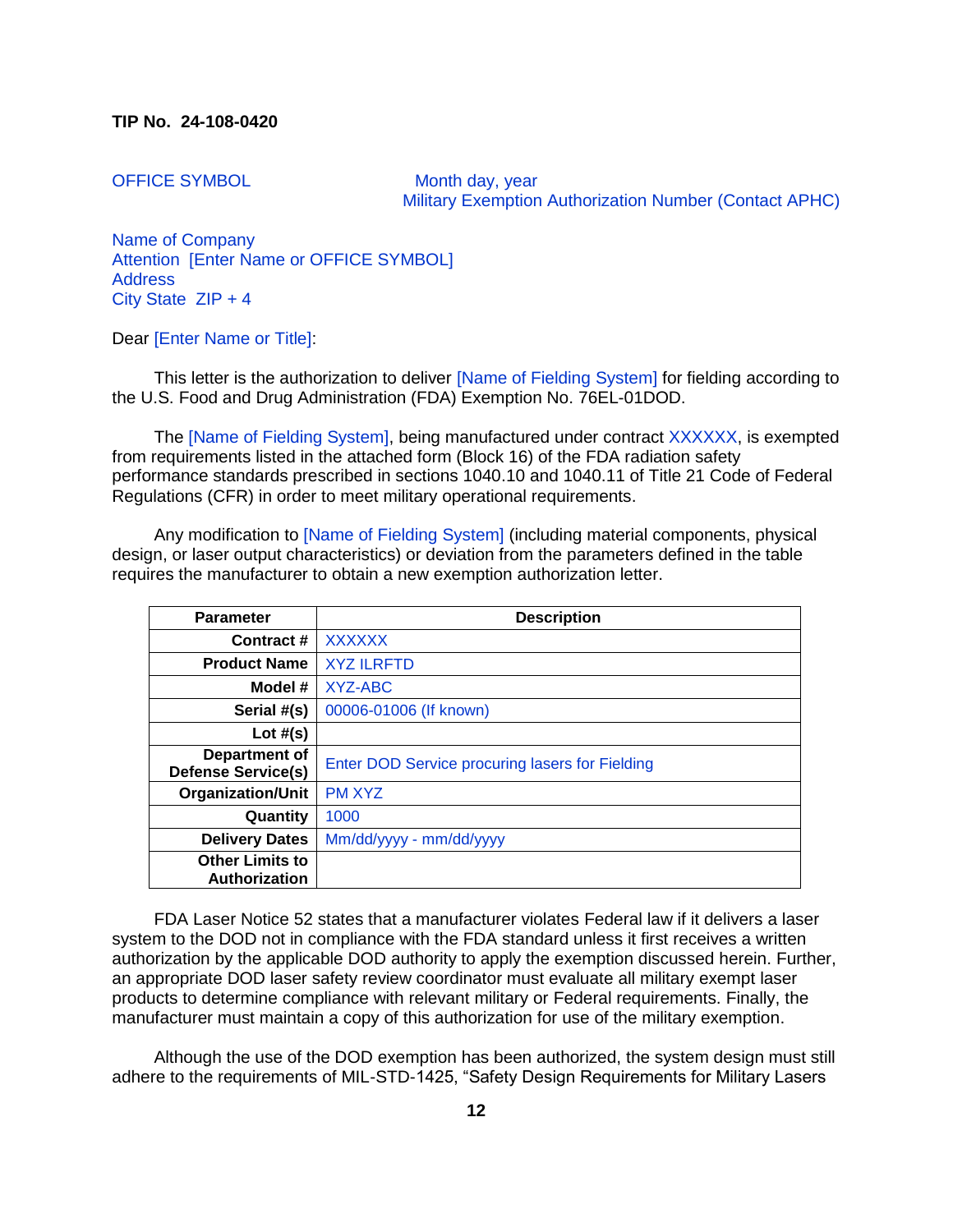and Associated Support Equipment," or by special approval by [enter the appropriate DOD Service laser safety review coordinator or authority from paragraph 1.4.1.1.] In addition to any other labeling requirements, this laser product is required to have labeling permanently affixed to the device housing with the information shown in the sample label (or alternate wording if approved by the applicable Service laser safety authority).

#### **CAUTION**

**This electronic product has been exempted from FDA radiation safety performance standards prescribed in sections 1040.10 and 1040.11 of Title 21, Code of Federal Regulations under Exemption No. 76EL-01DoD issued on July 26, 1976. Use this product only with adequate protective devices or procedures. Do not sell or transfer outside the DOD.** 

Approved deviations from the requirements of Title 21 CFR, Part 1040, complete with justification for each deviation, are listed in the attached form (Block 16). Other deviations are not authorized under this exemption notification.

The point of contact for questions pertaining to this authorization is [POC name, title, and contact information].

Sincerely,

Encl **Encl Authorizing Official Name** Job Title Approving Office

cc:

For Army exemption notifications include: AIPH (MCHB-PH-NRD)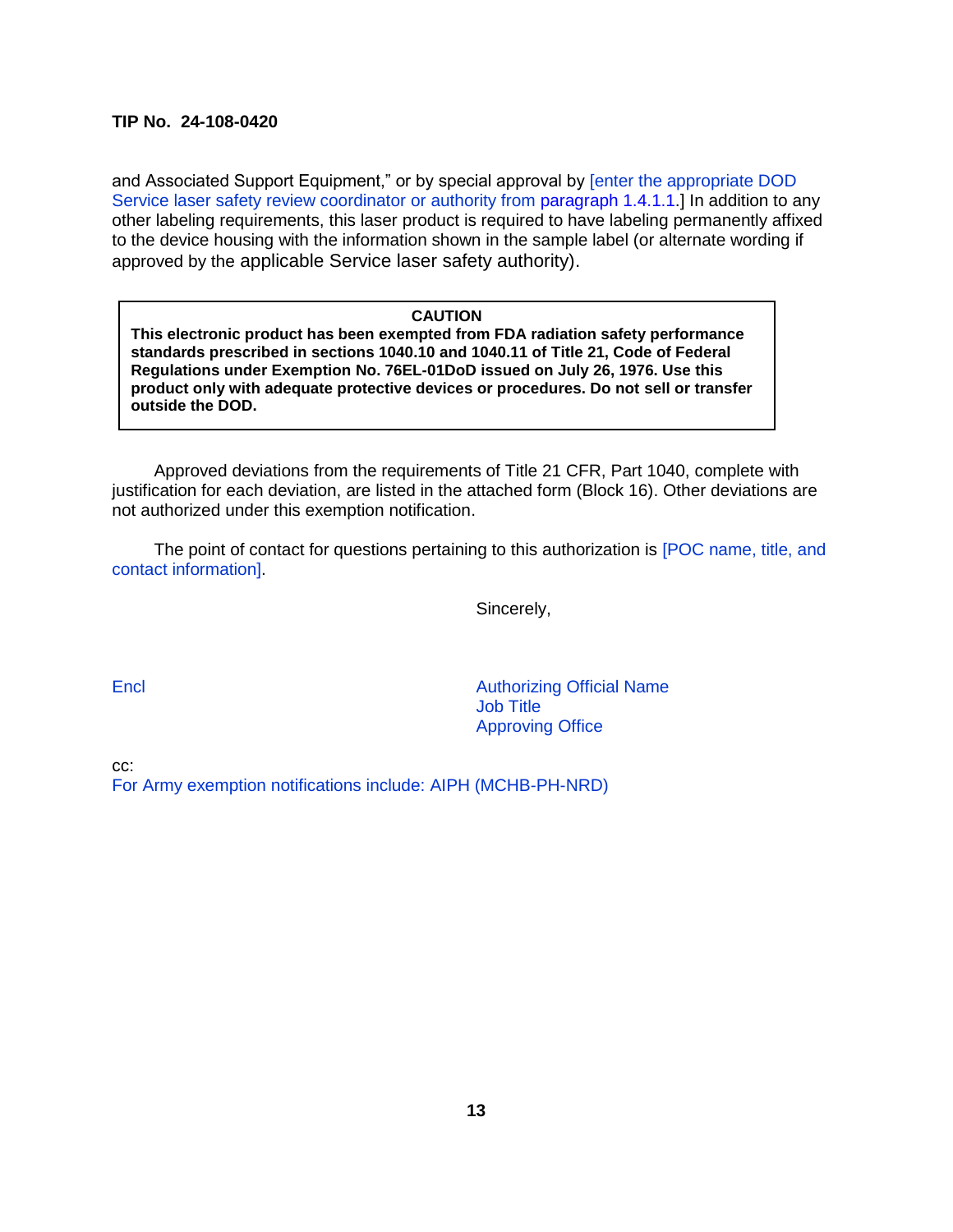| <b>DOD LASER EXEMPTION FROM FEDERAL STANDARDS</b>                                                                                                                                                                                                                                                                          | 1. DATE                                                                                                |  |  |
|----------------------------------------------------------------------------------------------------------------------------------------------------------------------------------------------------------------------------------------------------------------------------------------------------------------------------|--------------------------------------------------------------------------------------------------------|--|--|
|                                                                                                                                                                                                                                                                                                                            | <b>EXEMPTION STATEMENT</b>                                                                             |  |  |
| In accordance with an interagency agreement between DOD and FDA, 29 July 1976, the following electronic product(s) are<br>exempted from FDA radiation safety performance standards prescribed in the Code of Federal Regulations,<br>Chapter 1, Subchapter J, pursuant to Exemption No. 76 EL-01 DOD, issued 26 July 1976. |                                                                                                        |  |  |
| 2. TQ:                                                                                                                                                                                                                                                                                                                     | 3 FROM                                                                                                 |  |  |
|                                                                                                                                                                                                                                                                                                                            |                                                                                                        |  |  |
| <b>4. LASER SYSTEM NOMENCLATURE</b>                                                                                                                                                                                                                                                                                        | 5. NATIONAL STOCK NUMBER (if Known)                                                                    |  |  |
| 6. MODEL/PART#                                                                                                                                                                                                                                                                                                             | 7. SERIAL #(S)                                                                                         |  |  |
|                                                                                                                                                                                                                                                                                                                            |                                                                                                        |  |  |
| 8. MANUFACTURER                                                                                                                                                                                                                                                                                                            | 9. DOD SERVICE(S)                                                                                      |  |  |
|                                                                                                                                                                                                                                                                                                                            | <b>US Army</b><br><b>US Air Force</b>                                                                  |  |  |
|                                                                                                                                                                                                                                                                                                                            | <b>US Navy/Marine Corps</b><br><b>Joint Office</b>                                                     |  |  |
| 10. MILITARY SPECIFIC QUALIFIER (Check all that apply)                                                                                                                                                                                                                                                                     |                                                                                                        |  |  |
| <b>COMBAT</b><br><b>COMBAT TRAINING</b>                                                                                                                                                                                                                                                                                    | NATIONAL SECURITY (Security Classification of Secret or above)                                         |  |  |
| <b>11. CONTRACT NUMBER</b><br><b>12. QUANTITY</b>                                                                                                                                                                                                                                                                          | <b>13. DELIVERY DATES</b>                                                                              |  |  |
|                                                                                                                                                                                                                                                                                                                            |                                                                                                        |  |  |
| 14. OTHER LIMITS (IF ANY) TO AUTHORIZATION                                                                                                                                                                                                                                                                                 |                                                                                                        |  |  |
|                                                                                                                                                                                                                                                                                                                            |                                                                                                        |  |  |
| <b>15. REMARKS</b>                                                                                                                                                                                                                                                                                                         |                                                                                                        |  |  |
| This exemption is required in order to allow the                                                                                                                                                                                                                                                                           | to be procured by the                                                                                  |  |  |
| for                                                                                                                                                                                                                                                                                                                        | operational requirements. The                                                                          |  |  |
| is unable to comply with all of the requirements of the Federal                                                                                                                                                                                                                                                            |                                                                                                        |  |  |
| Performance Standard for Laser Products issued by the FDA, CDRH, in Title 21, CFR, Subchapter J, Parts<br>1040.10 and 1040.11. The<br>will incorporate all of the design                                                                                                                                                   |                                                                                                        |  |  |
|                                                                                                                                                                                                                                                                                                                            | requirements for exempted lasers as required in MIL-STD-1425A, Safety Design Requirements for Military |  |  |
| Lasers and Associated Support Equipment. The                                                                                                                                                                                                                                                                               | is unable to comply                                                                                    |  |  |
| with the following performance, labeling, and/or informational requirements of 21 CFR 1040. For each<br>requirement that cannot be met, provide rationale for noncompliance. See 21 CFR 1040 for design<br>requirement details.                                                                                            |                                                                                                        |  |  |
| 16. DEVIATIONS FROM 21CFR1040 WITH JUSTIFICATION                                                                                                                                                                                                                                                                           |                                                                                                        |  |  |
| <b>Protective Housing</b>                                                                                                                                                                                                                                                                                                  |                                                                                                        |  |  |
|                                                                                                                                                                                                                                                                                                                            |                                                                                                        |  |  |
|                                                                                                                                                                                                                                                                                                                            |                                                                                                        |  |  |
| Safety Interlocks                                                                                                                                                                                                                                                                                                          |                                                                                                        |  |  |
|                                                                                                                                                                                                                                                                                                                            |                                                                                                        |  |  |
|                                                                                                                                                                                                                                                                                                                            |                                                                                                        |  |  |
| <b>Remote Interlock Connector</b>                                                                                                                                                                                                                                                                                          |                                                                                                        |  |  |
|                                                                                                                                                                                                                                                                                                                            |                                                                                                        |  |  |
| <b>■ Key Control</b>                                                                                                                                                                                                                                                                                                       |                                                                                                        |  |  |
|                                                                                                                                                                                                                                                                                                                            |                                                                                                        |  |  |
|                                                                                                                                                                                                                                                                                                                            |                                                                                                        |  |  |